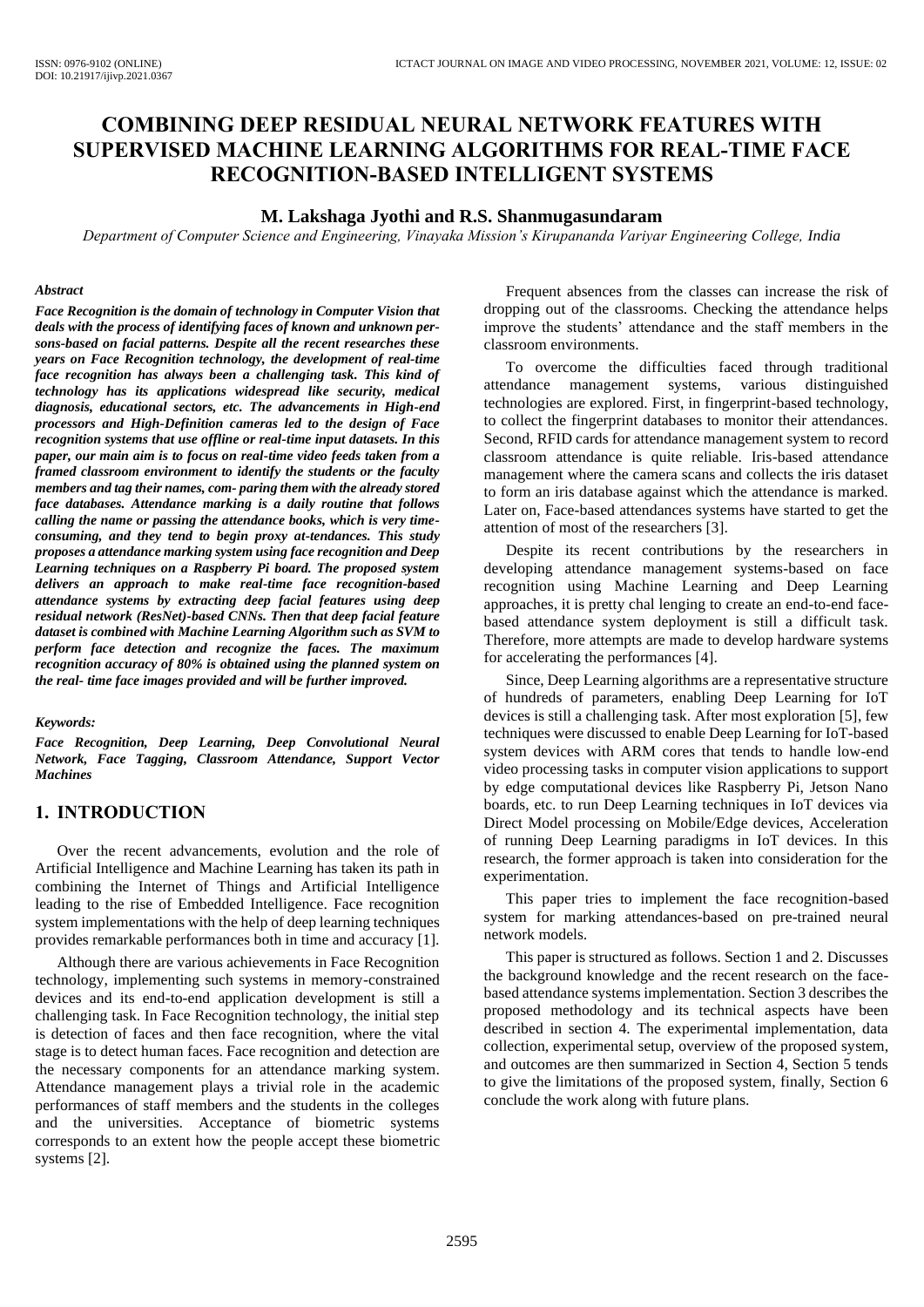# **2. RELATED WORK**

Face recognition systems to process videos in real-time is still a challenging task. To solve computer vision-based tasks, remarkable success is achieved via deep learning in facial feature extraction by overcoming the impact of various peripheral factors and the trustworthiness of face recognition technology. In recent years, many researchers have discussed multiple approaches towards face-based attendance marking systems in the classroom environment resulting in intelligent system implementations using various deep learning techniques to promote intelligent classroom experiences.

As proposed in [6], various android-based Deep learning models were explored to take classroom attendances. Similarly, using SOTA techniques, an attendance management system was developed [7] to attain an accuracy of 98.67% through Labelled Faces in the Wild (LFW) dataset. Furthermore, to deal with storage efficiencies, a neural network-based attendance system via a web-based portal along with XAMPP web servers was explored. Finally, student attendances were marked using FaceNet and MTCNN. In addition, CNN models were examined [8] to recognize students in the frontal, side, and down-faced face angles reaching 81.25%,73%, and 43%, accuracies respectively.

More variants of neural network models have evolved, such as Convolutional Neural Network (CNN) model, Recurrent Neural Network (RNN) model, etc. The deep CNNs can be best to find the image patterns [9], Siamese Network. Smart security and smart educational sectors can take control of various administrative activities and easily automate multiple tasks such as Attendance marking systems in classrooms and exam halls [10].

In recent advancements, deep learning-based face recognition systems are equipped with novel methods to train facial features and extract patterns. Being the sub field of machine learning, deep learning enables the automatic task of accomplishing responsibilities that were expensive for humans in the past. The robust nature of any facial recognition system is-based on the factors considered while proposing the algorithm and the datasets, such as illumination expression, gender occlusion, etc. A model named Deep CNNs has been developed to achieve remarkable accuracies on very complex visual pattern recognition tasks to match or exceed the performances of the human perception level. Pioneer researchers have proposed various novel methods in solving computer vision tasks namely ImageNet, QuocNe, FaceNet [11], Inceptionv3 (GoogleNet), ResNet [12] etc.

## **3. METHODOLOGY AND EXPERIMENTS**

In our research work, this architecture does not demand handcrafted features. Face detection is done through CNN techniques to extract facial features by itself automatically. Facebased attendance marking system has been explored in this research. This proposed system comprises mainly two submodules. i. Face detection and ii. Face Recognition. To detect the faces in given video or the image or the real-time input, in this research work has deployed SSD (Single Shot Multibox Detector) [13] framework, which is developed on the base on ResNet-10 neural network model. Inorder to work on real-time computer vision techniques related to deep learning

system implementation, a popular library named OpenCV (Open-Source Computer Vision) [14] along with its deep learning module called deep neural network (dnn) module is focused on the facial recognition pipeline. This OpenCV module supports Deep Learning frameworks such as Tensorflow, Caffe, PyTorch, etc. Using the pre-trained neural network models released along with OpenCV can achieve face detection with remarkable accuracy. OpenCV face detector is-based on the proposed architecture as discussed below.





### **3.1 SSD NETWORK ARCHITECTURE**

SSD's Single Shot MultiBox detector uses the technique of extracting feature maps through the convolution layers and then applying those convolutional filters for face detection. They usually use VGG16 as a base network to remove the features. Then it tries to detect the faces using Conv4 3 layer. Finally, it makes predictions on each location via the grid detector technique. SSD models widely use grid techniques to detect multiple objects in different locations. The face image is split into numerous grid cells (m\*n), each cell associated with a simple object detection model. Each detector is specialized in detecting and classifying the objects falling in their cell. SSD then uses feature maps from different layers of the base network, i.e., VGG-16. The primary focus of SSD is to use the base network, i.e., VGG-16, to take the input image and detect faces of different scales, locations, and different shapes. This study uses SSD 300\*300, which takes input for the network architecture with 300\*300 image pixel size.

## **3.2 RESNET NETWORK ARCHITECTURE (RESIDUAL NETWORKS)**

The Microsoft Research team introduced this network, and Convolutional Neural Networks are the primary forms of the deep learning paradigms, which are the provable approach to image classification and recognition. Variation of ConvNet is ResNet for Residual Network that was introduced in 2015 by Kaiming He.

In ResNet architecture, as shown above (Fig.1.), which appears similar to the CNN model, the first layer tries to learn the edges, the second layer tries to find the textures, and then the third layer tries to detect the objects. Unlike the traditional CNN model, the maximum threshold for depth as in the later stages of adding more layers tends to degrade the performances due to the vanishing gradient problem. Hence, to overcome such issue training deep neural networks,-based on which the detailed system architecture (Fig.2.) of experimentation on amalgam of Residual networks along with SVM classifier for real-time face recognition system for marking attendance systems.-based on which student attendances can be experimented in the future for multi-view face recognition in the classroom environment installing a camera in the classrooms using this model as a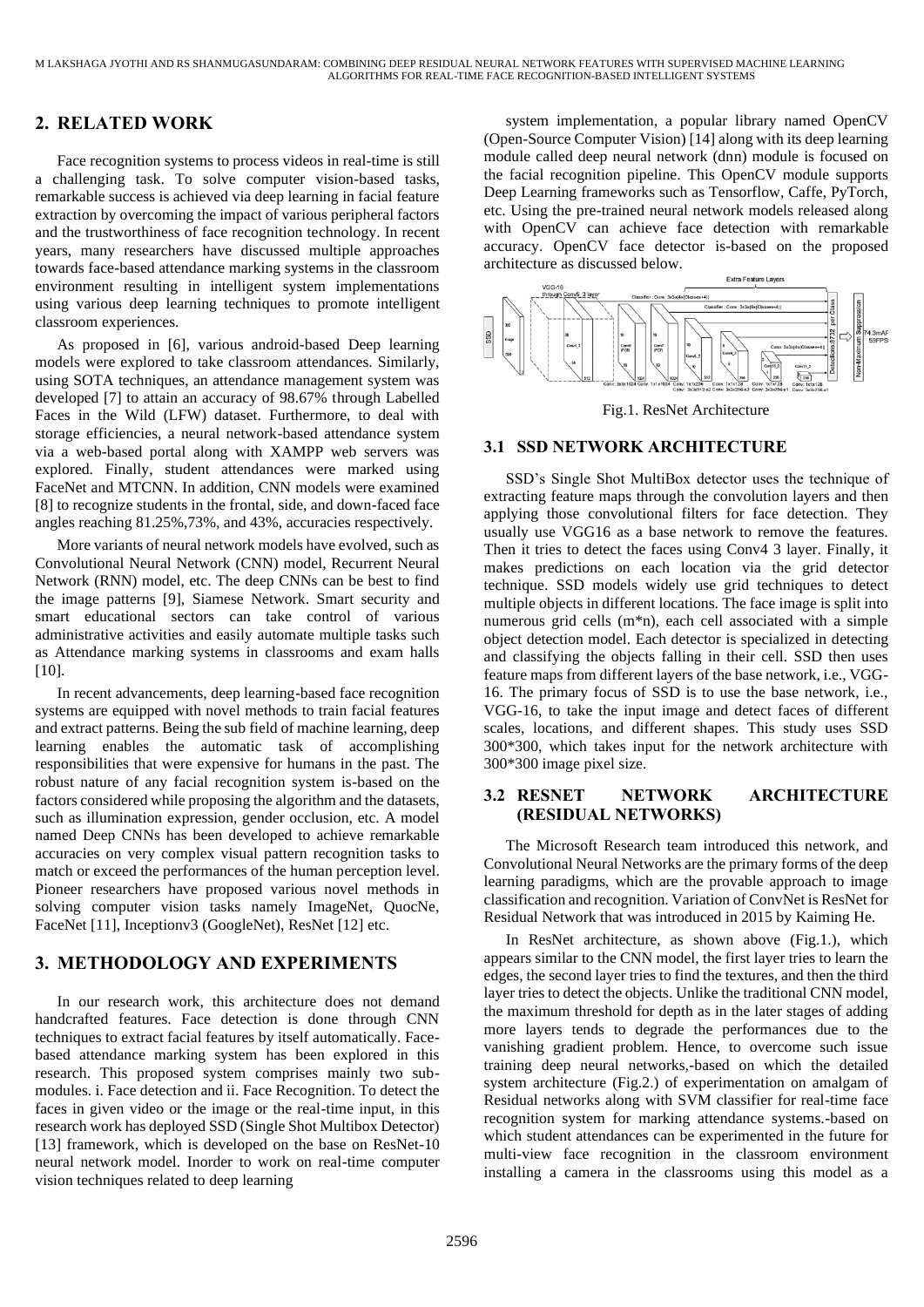background knowledge with multiple number of participants and finally receiving suggestions or feed backs from the student users for further improvisation.



Fig.2. Proposed system architecture

The ResNet architecture proved to be efficient and robust in recognizing visual and non-visual tasks. The depth of the network model plays a vital role in the model performance, but much more deeper networks tend to pose the difficulty in training the network, resulting in more parameters. ResNet consisting of Residual blocks comes into the picture as shown below (Fig.3.). The ResNet framework simplifies the process of training such deeper networks and thereby increasing the model performance



Fig.3. Residual building blocks (ResNet Architecture)

### **3.3 FACE DETECTION**

The initial step in the Face recognition pipeline is Face detection, which deals with identifying and confirming any human faces available in the video frame or the real-time data inputs. First and foremost, the algorithm has to analyse the pictures and point out all the human faces in the picture that are in different constraints like lighting conditions, poses, occluded faces, etc.-based on the selected faces, the features are extracted from those faces like nose, eye features, lips, etc. Then, at last, the features are matched with the person's name known. This is what a human brain does with any time-lapse instantly. This face detection takes the BGR image as an input and draws bounding rectangles or boxes around the detected faces. Those bounding boxes with the most robust confidence are chosen for the next phase of Face recognition. In this study, SSD framework-based Face detection model called OpenFace is used. This framework is-based on the reduced ResNet-10 model.

#### **3.4 FACE RECOGNITION**

Face recognition is a pipeline used to authenticate a personbased on the facial features present in the stored template. The face image template includes eyes, nose, mouth, ears, chin, lips, and cheek captured using the camera or similar sensor technology.

#### **Pseudo-code for the Proposed System:**

- **Step 1:** Collect the participants frontal and side viewed face images from the onboard camera / Mobile camera that acts as an IP camera
- **Step 2:** Apply ResNet-based Neural Network model (Detection of Faces)
- **Step 3:** Execute pre-processing techniques for instance scaling, rotating, cropping, etc
- **Step 4:** Resize the images to suit network architecture 300\*300
- **Step 5:** Extract the 128-d features from detected faces
- **Step 6:** Train all the images using OpenFace
- **Step 7:** Generate Label Encodings
- **Step 8:** Perform classification using Support Vector Machines (Recognition of faces)
- **Step 9:** Put Attendance-based on recognized faces
- **Step 10:**Take live video data for face recognition
- **Step 11:**Extract the features from detected faces
- **Step 12:**Compare Results

#### **3.5 SETTING**

All the experiments are conducted with the platform configuration of Raspbian OS, Debian version installed in the Raspberry Pi 3 Model B+ prototype board with Python 3.7 configuration as shown below (Fig.4.). Since the Pi camera has reduced resolution, in this work, a Mobile Camera is used in the laboratory-based classroom environment at the Centre for Research and Development (CRD) lab of the institution. The mobile camera has been used for higher resolution images, connecting the Mobile camera to the Raspberry Pi using Python Programming language. A typical Android application named 'IP camera has been used for this study. As mentioned earlier, before training, the raw images that were collected have to undergo pre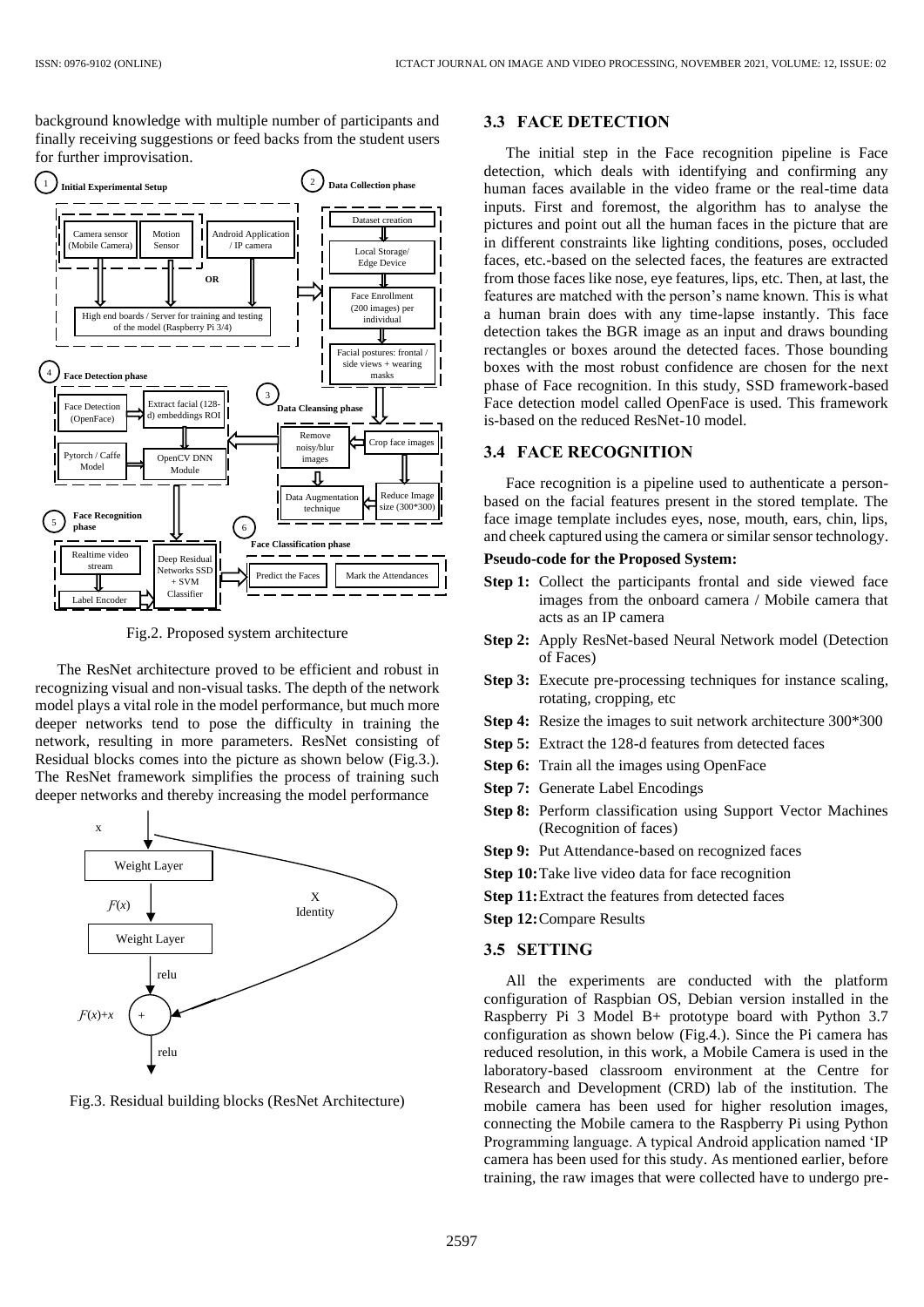processing. All the datasets were scale transformed to an input size of 300\*300 for ResNet architecture. The pretrained CNN system with SVM classifier is then evaluated on the metric to test the model accuracy using recognition accuracy,



Fig.4. Raspberry Pi board used for experimentation

which is the disclosure of predictable labels that are correct and the unknown labels which are new to the data sources.

## **3.6 DATASET DESCRIPTION**

For any deep learning algorithms approached to develop face recognition systems, face images are the system's heart. Dataset creation is the primary challenging task in our study. Maintaining the quality of the data and the quantity remains a difficult task. For the face recognition pipeline, initially, dataset images of the faculties have been taken with a sample of 200 images per faculty with a total of around images for seven faculties with happy, sad, normal, or casual mode with several side views (left, right, top or bottom). Then using Data augmentation techniques, a few more augmented images have been added to the face datasets reaching more 100 images to improve the model's performance in real-time video inputs using three different system configurations.

## **4. EXPERIMENTAL RESULTS**

This section tries to present the experimental results found in the face recognition pipeline using the Deep Residual Networks and SVM classifier. First, the image facial features from the given dataset for training were created-based on our own image dataset. The images were initially of 1024\*768 pixels. But the neural network architecture demands 300\*300 size input size. So the idea is then re-scaled to 300\*300 pixels.



Fig.5. Recognizing without a mask as in [15]



### Fig.6. Recognizing wearing a mask as in [15]

Face recognition system had been experimented with [15] in the previous research work as the reproduced results-based on the research work on SCADA architecture [16], results of achieving accuracy 80-90% in the real-time testing inferences are shown (Fig.5-Fig.8).



Fig.7. Recognizing the face without a mask using mobile camera



Fig.8. Recognizing the face without a mask using mobile camera

| <b>System</b><br>configuration | <b>Python</b><br><b>Version</b> | Camera<br>resolution | <b>Elapsed</b><br>time | <b>FPS</b> |
|--------------------------------|---------------------------------|----------------------|------------------------|------------|
| Mobile<br>camera               | Python 3.7                      | 1920*1080            | 574.75                 | 0.64       |
| Laptop<br>camera               | Python 3.8                      | 1920*1080            | 118.46                 | 1505.94    |
| Webcam                         | Python 3.7                      | 640*480              | 121.39                 | 0.63       |

Table.1. Tabulation of the system configurations vs. FPS rate configurations

The experimental dataset was collected using Mobile camera and the inferences of the model in achieving a decent accuracy has been tested in different environments as shown in the below tabulation (Table.1.). The graph on tabulation clearly shows that the system no matter what the language configuration is such as Python 3.7 or Python 3.8, The model can show inferences of face recognition processing images in the real-time video in the FPS rate of around 0.6ms by testing using web-camera (Logitech C270) with the resolution of 640\*480, mobile camera with the resolution of 1920\*1080 and finally Laptop Builtin Camera (Lenono V110) on Windows 10 environment.

## **5. LIMITATIONS**

## **5.1 MEMORY CONSTRAINTS**

When dealing with video processing tasks like face recognition systems, high-resolution images cost expensive resources and high-end cameras. In this study, HD mobile cameras were used for data collection. Processing these highresolution images in a matter of seconds through Deep Learning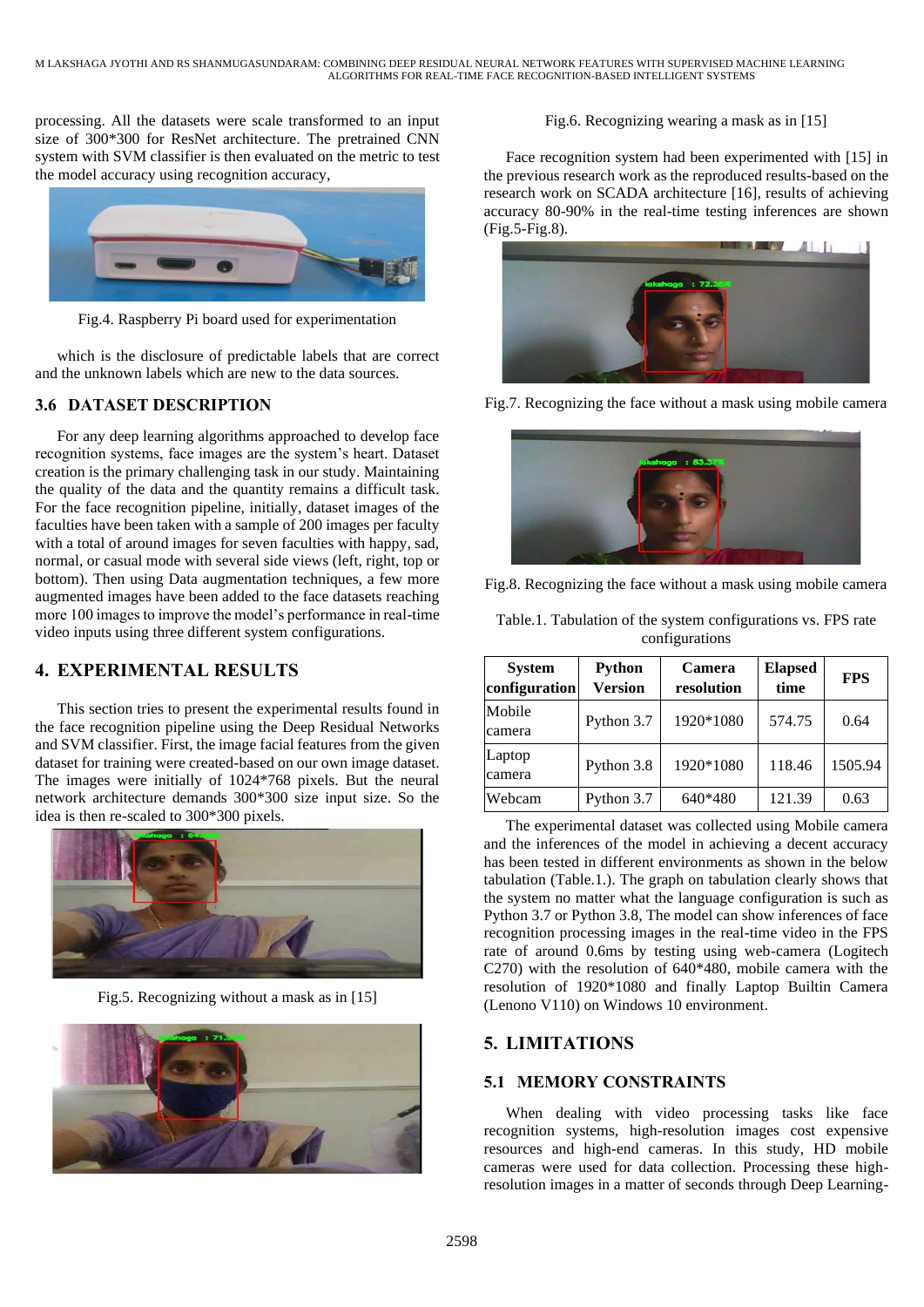based algorithm implementations. Meanwhile, in the future, image transfer via the internet should be addressed using some proper protocols.

### **5.2 IMAGE QUALITY AND SIZE**

Digital images are usually captured in different dimensionsbased on the camera considered for the work. When the image size is reduced, it will affect the recognizing performance of the face recognition systems. In this experimental study, frontal face images from a particular distance of the mobile camera is carried out. Much longer distances are not yet explored that can be approached by using image enhancement techniques or incremental learning transforming from high quality to lowquality images. In the future study, longer distance images will be considered for data collection yet maintaining the stable quality in the image taken to recognize the person.

### **5.3 ANGLE FIXATION**

To build a generalized face recognition system that can easily recognize a person from all angles. Since it is possible to create proxy faces to fool the system by appearing spontaneously, with beards, masks, spectacles, etc. Hence in this study, faces were captured with causal faces appearing happy, sad/neutral, and normal faces on causal talks, focusing from various angles such as left, right, top or bottom.

### **5.4 PROXY TIMINGS**

The main purpose of this work is to automatically recognize the faces of the individuals and thereby simultaneously avoid time fraud in the collegiate lecture hours. Furthermore, it will serve as a considerable advantage to automatically monitor on an hourly basis without any demanded workforce to monitor their check-in and check-out time without relying on identity cards or fingerprint scanners to swipe for marking the attendances.

## **6. CONCLUSION AND FUTURE WORK**

In this paper, pretrained CNN architectures are experimented with for handling face recognition systems. Initially, this work applied the ResNet-10 architecture model to extract facial features, and then the Support Vector Machine (SVM) is finally used for classification of face images. The developed and implemented face recognition system is experimented on improved recognition metrics based on the exploration of using Deep Learning for IoT devices, OpenFace is used with the dnn module of the OpenCV library supported in Python-based programming language. The mobile camera has been used for dataset creation and experimentation to address the problem of processing low-resolution images. This paper applies ResNet-10 + SVM to mark attendance with decent satisfactory results. In the future, they can be improved for much more robust results. This research tries to propose a systematic method contributed to image dataset preparation and image annotation, capturing the faces of the participants in the frontal view sitting in a laboratory class-based environment. This dataset focuses on frontal face images and side view images of faces covering factors like lighting, rotations, occlusions like wearing masks-based on the current pandemic scenarios. In the future, this work will try to

propose a public access student classroom dataset contributing to face detection and recognition systems to train and test on future developments. It is needed to ensure that the proposed dataset has its limitations and advantages on storage processing and quality of the images. Only South Indian faces of limited participants have been considered for variability in the individuals in this work. This research is planned to further progress on the contribution of images taken from classroom environments to support our proposed work.

Moreover, this paper will further investigate this work leading to its suitability for its usage in the classroom environment based on the results, it is clearly defined how the method achieves 70- 80% accuracy to recognize the faces. As a demand, this face recognition system will be limited to indoor usage with good lighting conditions. In the future, illumination variation will be addressed to improve the model accuracy and generalization. When enhanced in the future, this study would initiate researchers to use this opportunity tailored towards classroom-based intelligent systems preventing bogus attendances. This attendance system has been implemented in the desktop environment as well as tested in the edge computational device like Raspberry Pi 3 Model  $B + board$ . The system was tested in the laboratory environment for its accurate face recognition. Even though their were false positives and negatives while recognizing the faces, the model seemed to perform well in the frontal facial posture as well as in the side views for recognition of the individual. Considering occlusion problem via face masks, the model fails to recognize the faces in the side positions wearing the masks. This issue has to be rectified in the future development model. This model after final deployment can be transformed to a desktop-based application software or a Raspberry Pi-based edge software that runs automatically on the Raspberry Pi boards without manual initiation. The above results shows that the system reaches a maximum accuracy of 80-90% on frontal faces, 70-80% on side view angles respectively based on the final tabulation, it can be concluded that the system works better in the Edge device using webcamera or the Mobile camera for testing. In future work, student attendances can be experimented on multi-view face recognition in the classroom environment.

## **REFERENCES**

- [1] Y. Sun, D. Liang, X. Wang, and X. Tang,"Face Recognition with very Deep Neural Networks", *Proceedings of International Conference on Computer Vision and Pattern Recognition*, pp. 1-11, 2015.
- [2] A. Jain, Ross and Nandakumar, "*Introduction to Biometrics*", Springer, 2011.
- [3] S. Gupta, A. Agrawal, K. Gopalakrishnan and P. Narayanan, "Deep Learning with Limited Numerical Precision", *Proceedings of International Conference on Machine Learning*, pp. 1737-1746, 2015.
- [4] X. Qi and C. Liu, "Enabling Deep Learning on IoT Edge: Approaches and Evaluation", *Proceedings of IEEE/ACM Symposium on Edge Computing*, pp. 367-372, 2018.
- [5] O.M. Parkhi, A. Vedaldi and A. Zisserman, "Deep Face Recognition", *Proceedings of International Conference on Machine Learning*, pp. 1-12, 2015.
- [6] P. Sarkar, D. Ranjan, G.R.S. Mishra, and Subhramanyam, "Automatic Attendance System using Deep Learning